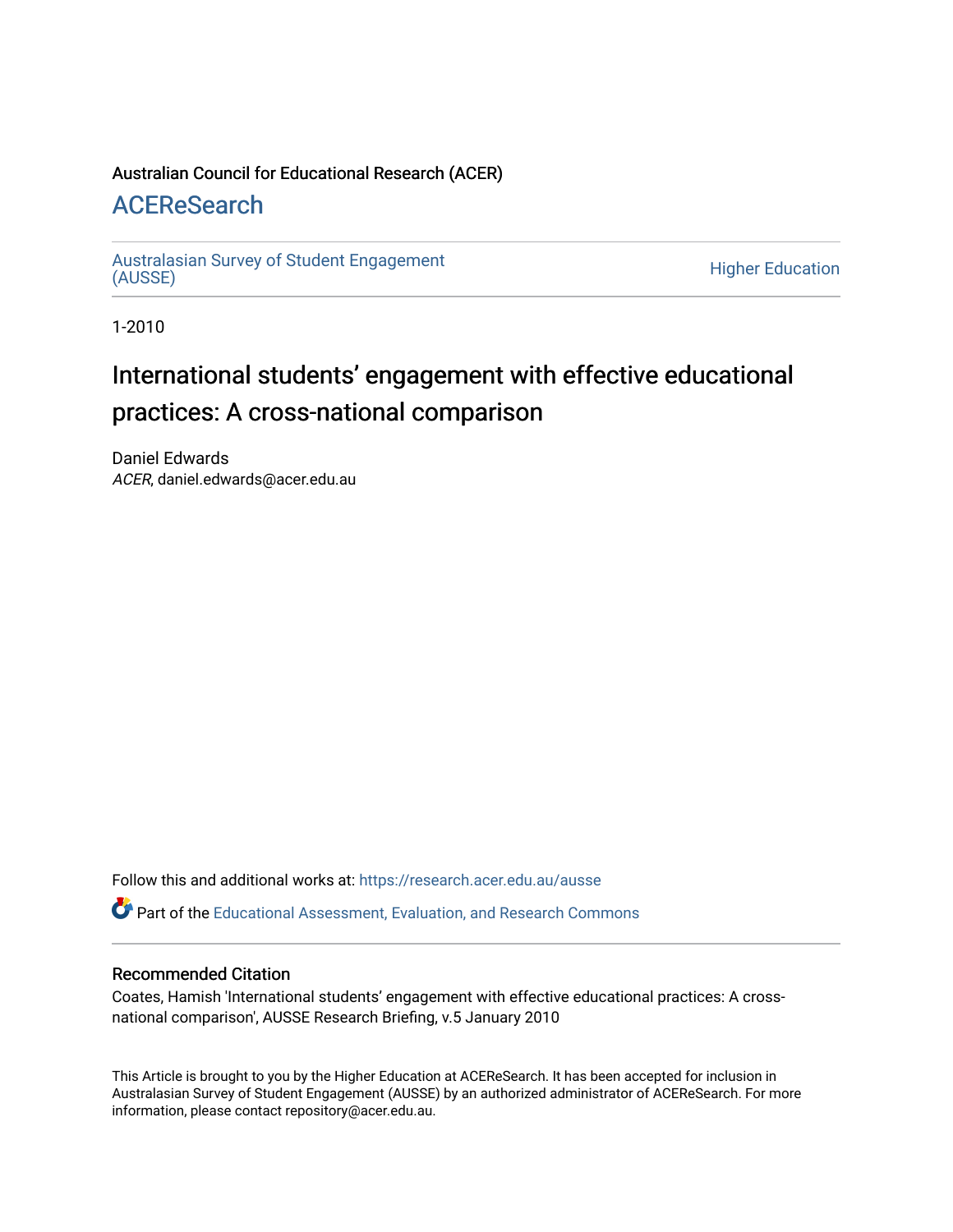

# RESEARCH BRIEFING

Australasian Survey of Student Engagement Volume 5 *January* 2010

# **Highlights**

- ❚ *International students in USA universities have higher levels of engagement with their institution when compared to international students enrolled in Australasian universities.*
- ❚ *The largest difference between USA and Australian international students was related to student and staff interactions.*
- ❚ *The growth in engagement with their institution between first and later year students among the international cohort is more prominent among those enrolled in USA than those in Australia or New Zealand.*
- ❚ *Among Australasian higher education students the international student group on average have higher levels of engagement than domestic students.*
- ❚ *When compared cross-nationally, the engagement score difference between international students in Australasia and international in the USA is larger than the gap between domestic students from these countries. In a global context, there is room for improvement in the engagement of international students in Australia and New Zealand.*

# *International students' engagement with effective educational practices: A cross-national comparison*

#### Introduction

Findings from the Australasian Survey of Student Engagement (AUSSE) provide a new and unique means of tracking international students' participation in higher education. The AUSSE is the largest cross-institutional collection of data from currently enrolled students in Australasia, and has formative links with the 1,200-institution USA National Survey of Student Engagement (NSSE). The AUSSE has been validated rigorously for use in Australasia, and taps into fundamental aspects of educational quality – students' engagement with effective educational practices, including important beyondclass experiences.

Evidence-based feedback such as this plays a critical role in growing and improving Australasia's international higher education industry. Cross-national perspectives are particularly important, for they mirror the global context in which the industry operates. To that end, this paper uses findings from the AUSSE and NSSE to benchmark the engagement and outcomes of international students enrolled at universities in Australia, New Zealand and the USA. Comparisons are made with domestic students to provide a context for interpreting the experiences of the international cohort.

The AUSSE Research Briefings are produced by the Australian Council for Educational Research (ACER), drawing on data from the Australasian Survey of Student Engagement (AUSSE). The aims of the series are to bring summaries of findings from AUSSE research to a wider audience and to examine particular topics in brief. Related resources are listed at the end of the paper.

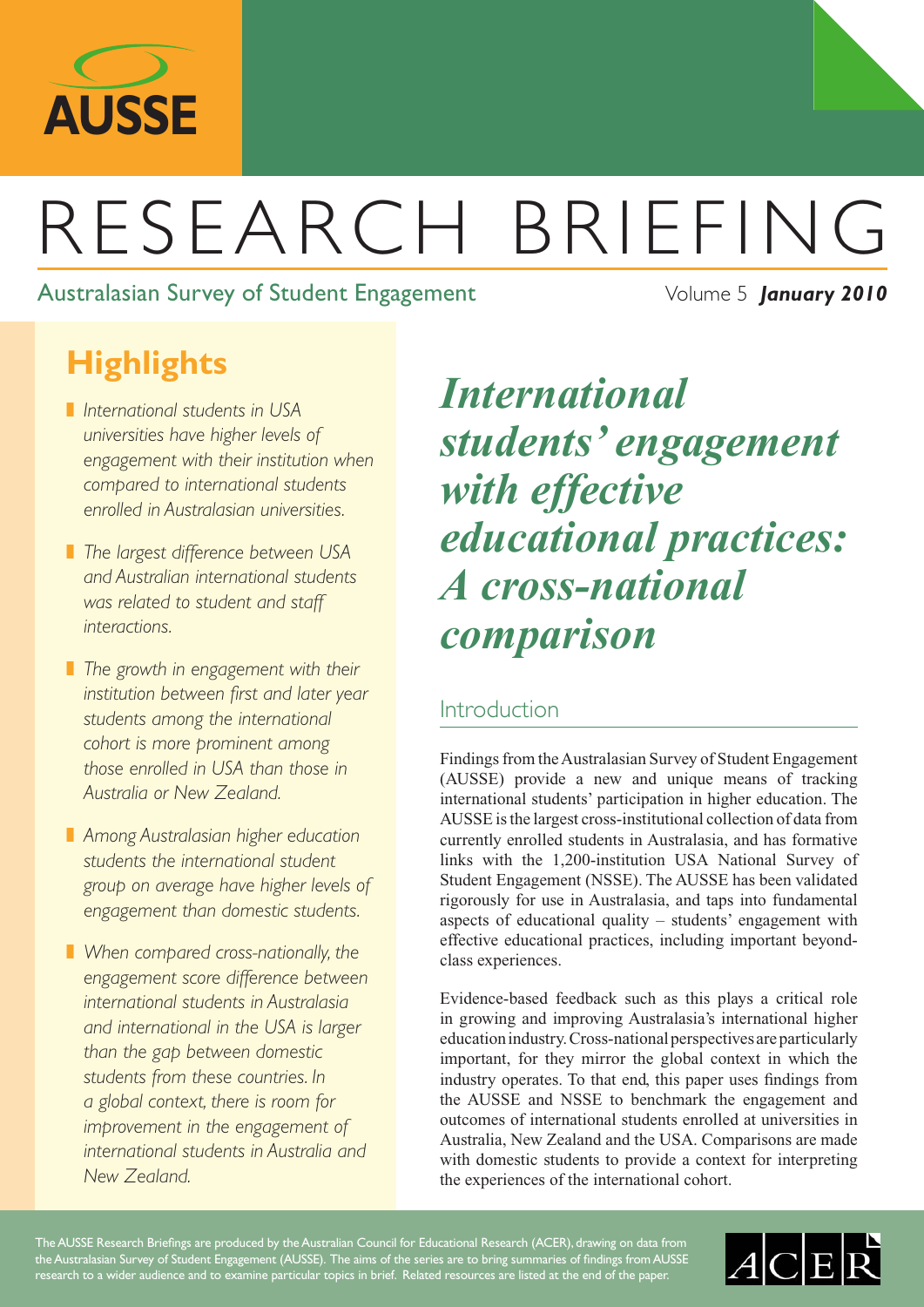#### Engaging international learners

International fee-paying students are a large and important group within the higher education sectors of Australia, New Zealand and the USA. In 2006 these three countries enrolled nearly 30 per cent of all international tertiary education students worldwide (OECD, 2008). The USA has the largest share (20 per cent of all students), but the growth in market share of Australia (6.3 per cent of students in 2006, up from 5.6 per cent in 2000) and New Zealand (2.3 per cent of all students in 2006, up from 0.4 per cent in 2000) is remarkable.

As a proportion of all higher education participants, Australia and New Zealand have a much higher concentration of international students than the USA. Comparable figures from the OECD show that in 2006 19.7 per cent of all enrolments in Australian universities and 15.1 per cent in New Zealand universities were international students. By contrast, the figure for the USA was 3.1 per cent (OECD, 2008).

Despite difficult global economic circumstances, international trade in tertiary education continues to grow. This is reflected in the enrolment of international students in Australian higher education, which grew by five per cent in 2008 (AEI, 2009a) and reached an alltime high in 2009 (AEI, 2009b). Students from China and India made up 43 per cent of all international student higher education enrolments in 2008 (AEI, 2009a), with 56 per cent of these participating in bachelor degree study and 35 per cent in coursework masters programs.

International students provide each of these countries with billions of dollars in revenue each year through tuition fees and living costs. Australia provides a good example of the lucrative nature of the international student market. In 2006, nearly 15 per cent of all income of Australian tertiary providers was derived from international student fees and overall, international education was Australia's largest service export industry and its third largest export industry overall (Rout, 2008; AEI, 2009c).

The intellectual benefit of the international student cohort is clearly illustrated in the case of the USA, where the pedigree and excellence of international students is fostered and the outcomes for the nation are substantial. In the fields of science and engineering in particular, international students are prevalent and many stay in the country after graduation, working in research and development and contributing to the country's innovation capabilities (Johnson & Regets, 1998; Kannankutty & Burrelli, 2007).

International students are learning through their crossnational educational experiences, but clearly they also influence the academic, professional and social contexts in which they move. Recent events in Australia have highlighted that careful management of the international student experience is imperative, both for individual success and for the health of the system as a whole. In July 2009, for instance, the Australian Prime Minister announced an 'International Student Strategy' that will facilitate the enculturation of international students and develop greater understanding of this group among the wider Australian community. According to the Prime Minister, "helping international students engage with the community in which they live benefits students and their communities" (Rudd, 2009).

#### A focus on student engagement

While legislative frameworks can be designed to set standards for the provision of education and training to international students, it is difficult to improve largescale social systems without careful monitoring and analysis. Yet with the exception of a small number of studies (see, for example: Edwards, 2008a and Banks & Olsen, 2008) very few reports have examined international students' engagement with the academic or social facets of their university study. As the above discussion suggests, there are vital educational, social, individual and economic to have such tracking mechanisms in place.

The AUSSE (ACER, 2009) was conducted with 25 Australasian universities in 2007, 29 in 2008 and 35 in 2009. It offers institutions in Australia and New Zealand information on students' involvement with the activities and conditions that empirical research has linked with high-quality learning and development. The concept provides a practical lens for assessing and responding to the significant dynamics, constraints and opportunities facing higher education institutions. The AUSSE provides key insights into what students are actually doing, a structure for framing conversations about quality, and a stimulus for guiding new thinking about good practice.

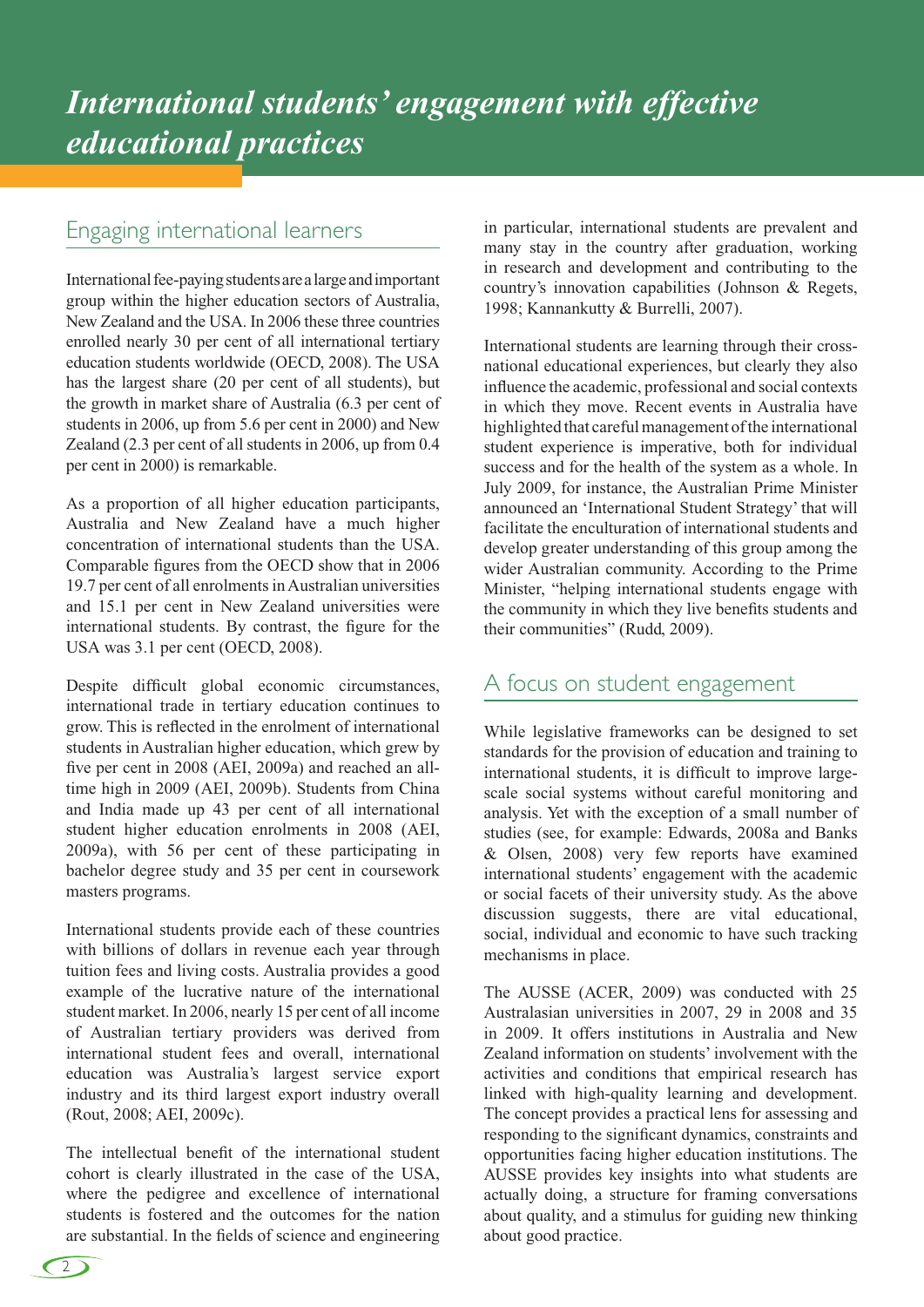Student engagement is an idea specifically focused on learners and their interactions with university. Once considered behaviourally in terms of 'time on task', contemporary perspectives now touch on aspects of teaching, the broader student experience, learners' lives beyond university, and institutional support. It is based on the premise that learning is influenced by how an individual participates in educationally purposeful activities. While students are seen to be responsible for constructing their knowledge, learning is also seen to depend on institutions and staff generating conditions that stimulate and encourage involvement. Learners are central to the idea of student engagement, which focuses squarely on enhancing individual learning and development.

This perspective draws together decades of research into higher education student learning and development (Pace, 1979; Pascarella and Terenzini, 2005; Ewell and Jones, 1996; Astin, 1985; Coates, 2006; Kuh, 2008). In addition to confirming the importance of ensuring appropriate levels of active learning and academic challenge, this research has emphasised the importance of examining students' integration into institutional life and involvement in educationally relevant, 'beyondclassroom' experiences.

The AUSSE measures student engagement through administration of the Student Engagement Questionnaire (SEQ) to a representative sample of first- and later-year bachelor degree students at each institution. The SEQ measures six facets of student engagement: Academic Challenge (AC), Active Learning (AL), Student and Staff Interactions (SSI), Enriching Educational Experiences (EEE), Supportive Learning Environment (SLE), and Work Integrated Learning (WIL). The SEQ is the most thoroughly validated survey instrument in use in Australian higher education, and has been revised for use in Australasian higher education.

The AUSSE has close methodological links with the USA's NSSE. To facilitate cross-national benchmarking, work has been done to align the instrument, population, sampling, analysis and reporting characteristics of AUSSE and NSSE. There are close ties between the SEQ items and those used in the College Student Report, NSSE's main instrument. This enables comparison to be made across these collections, with the exception of the WIL scale which is unique to AUSSE.

This briefing uses data from the 2008 AUSSE and 2008 NSSE. Specifically, the results given in this briefing are based on responses from 1,750 (578 first year, 992 later year) international students at Australian universities, 426 (148 first year, 278 later year) international students at New Zealand universities, and 16,226 (8,250 first year, 7,976 later year) international students at USA universities.



*The university should have more social events to promote interaction between domestic and international students. In addition, professors or tutors should attempt to have greater contact hours if possible to assist students in their studies if they are struggling.*

*– Later-year male science student*

The data presented below are based on weighted response data from the 2008 AUSSE, meaning that the 2,176 international student responses reflect 15,662 individuals in the AUSSE population. Given that the sample of institutions reflects the overall population, it is reasonable to assume that the responses reflect the national populations. The AUSSE website (www.acer. edu.au/ausse) provides further details on the weighting of the AUSSE and other information about the instrument. Each year, broad results are published in the Australasian Student Engagement Reports (Coates, 2008, 2009).

#### Cross-national comparisons of international student engagement

Combining data from the NSSE and AUSSE provides a unique opportunity to identify differences in the engagement levels of international students in different higher education systems. Until now, there have been no substantial research-based analyses comparing the international student cohorts across the higher education systems of numerous countries. With a focus on international students, the results below help to highlight the differences in experiences and the variability of higher education sectors across Australia, New Zealand and the USA.

Figure 1 compares the engagement scores of first year international students according to five of the AUSSE/

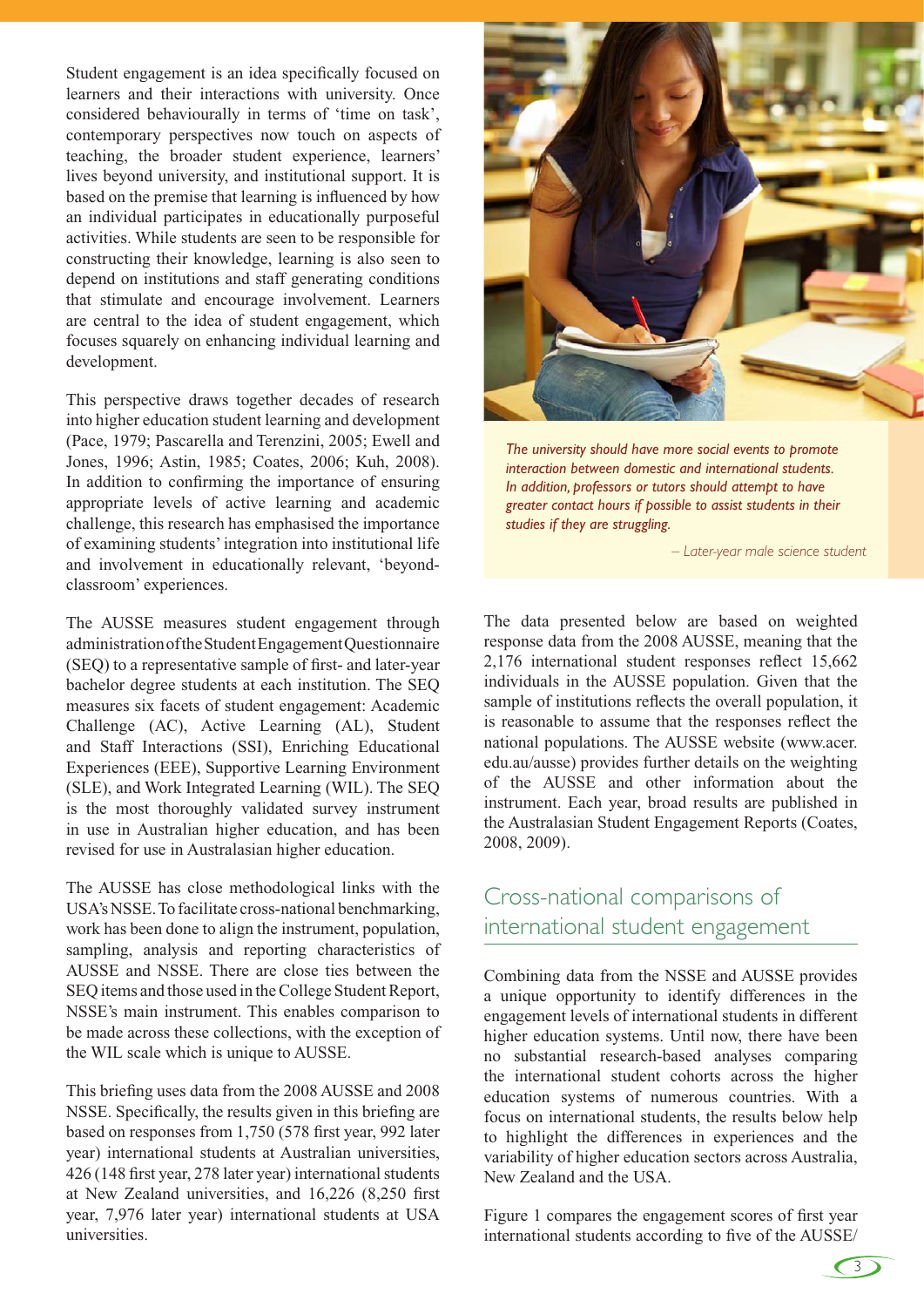NSSE engagement scales. Among these students, those from the USA tended to be slightly younger, with 66 per cent age 19 or below, compared with 41 per cent in New Zealand and 29 per cent in Australia. The first year international student respondents in Australia were also more likely to be male (51 per cent) than those from New Zealand (41 per cent) and the USA (42 per cent).

The responses displayed in Figure 1 show that on all scales, the engagement levels of first year international students studying in the USA are higher than the scores for first year international students in Australian and New Zealand institutions. The largest differences are apparent for the Student and Staff Interactions measure. Other notable differences are seen for New Zealand students on the Active Learning scale and for both Australasian countries on the Supportive Learning Environment scale. The scale score differences between the Australian and New Zealand based international students are relatively small. In comparison to the New Zealand cohort, international students in Australian institutions had slightly higher engagement levels for the Active Learning, and Student and Staff Interactions measures, while differences on other scales were marginal.

Among the individual items in the engagement questionnaires, first year international students studying in Australian and New Zealand institutions had notably different responses to the USA-based international students in relation to feedback, support and involvement in class activities. For example, 23.8 per cent of first year international students in USA institutions said that they asked questions in class 'very often', yet the comparable figure for Australianbased students was 8.3 per cent and New Zealand was 6.2 per cent. Within Australia and New Zealand, few international students indicated that they received feedback on their academic performance 'very often' (6.8 per cent and 2.8 per cent respectively). However, USA international students seemed to fare better with 20.7 per cent indicating regular feedback in this regard.

These large differences were not necessarily apparent on all individual items. For example, first year international students from all three countries had similar responses to two questions relating to the amount of work they did with other students. In Australia, New Zealand and the USA the proportion of international students who indicated they had 'very often' worked with students during class were relatively well matched (13.1 per cent, 10.1 per cent and 13.2 per cent respectively). Comparable proportions of international students in these countries also indicated that they 'never' worked with other students outside class (12.8 per cent, 13.4 per cent and 12.4 per cent). The first year international students also had similar amounts of contact with students from ethnic backgrounds different to their own with 21.8 per cent of Australian, 29.3 per cent of



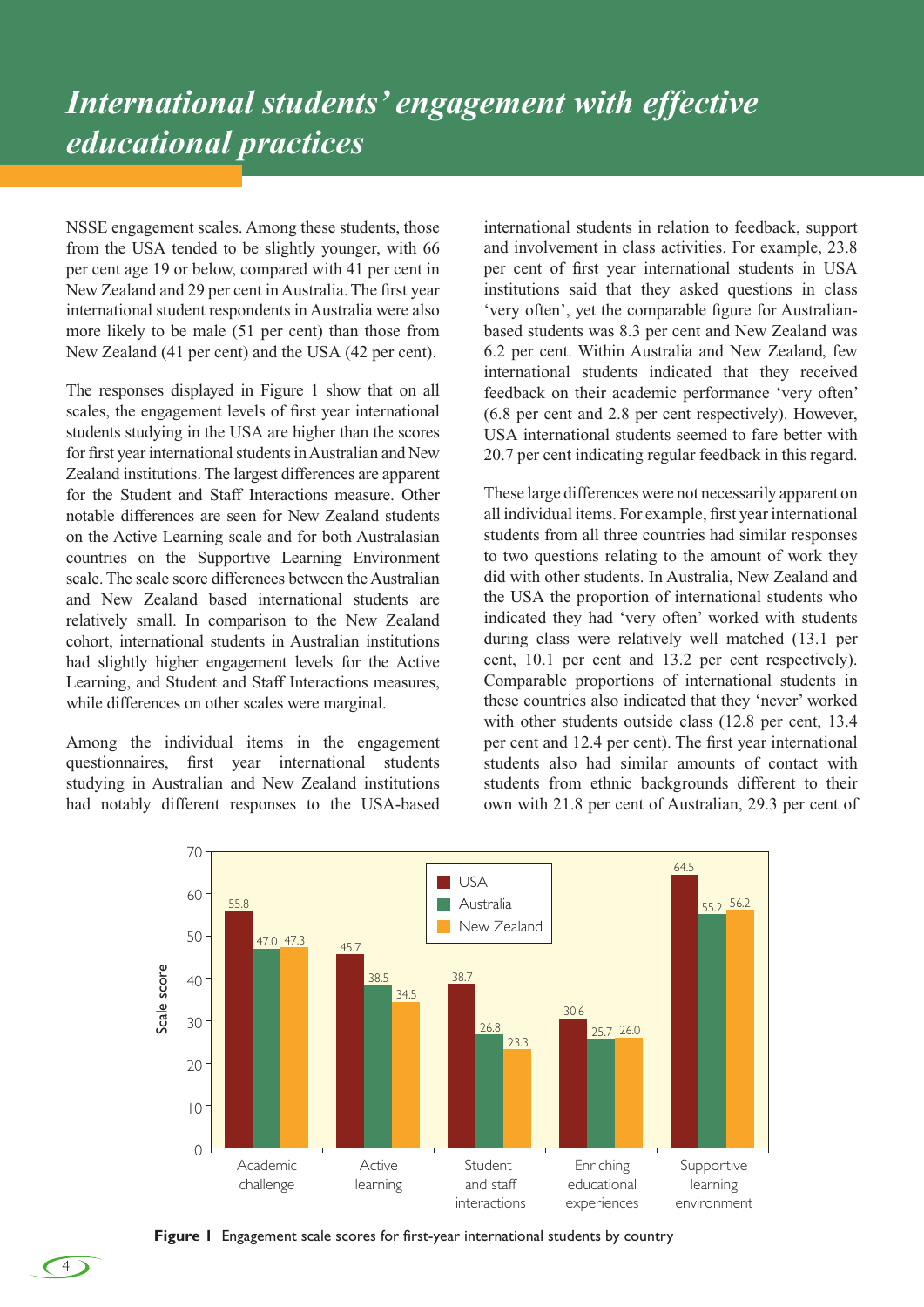

**Figure 2** Engagement scale scores for later-year international students by country

New Zealand and 28.2 per cent of USA international students indicating that they were in contact with people from different backgrounds 'very often'.

When the later year international student engagement scale scores are examined (Figure 2), international students in the USA again have notably higher outcomes than those students in the two Australasian countries examined here. Again, the largest difference is seen on the Student and Staff Interactions scale, with the Enriching Educational Experiences measure recording the second largest differences between USA and Australasian final-year international students. Within Australasia, the Australian international later year students have slightly higher engagement scores than those from New Zealand on all five scales. The largest difference in this regard is with the Active Learning scale.

Again, some individual items help to provide context to the outcomes in Figure 2. Later year international students in the USA recorded more positive relationships with teaching staff, with 29.9 per cent ranking their relationship as seven on a scale of seven. This compares with only 11.8 per cent of those in Australian institutions and 13.4 per cent of international students in New Zealand. The response comparisons also showed that Australasian-based international later year students were more likely to have 'never' tutored other students (59 per cent for Australia and 51.9 per cent for New Zealand) when compare with those in the USA where only 32.5 per cent indicated that they had not had any experience tutoring.

Later year international students from institutions in these three countries had similar responses to some items, including their prevalence of working with other students outside of class (5.8 per cent, 8.1 per cent and 6.3 per cent of Australian, New Zealand and USA students said they 'never' did this).

#### Within country comparisons: Early and later year students

Figure 3 presents AUSSE and NSSE scale scores by country and year level. Overall, the engagement levels of later year international students from the USA are higher than those of first year students from the USA on all scales except the Supportive Learning Environment scale. For the USA international students, the Enriching Educational Experiences scale scores are notably higher for the later year respondents. The differences in engagement scores between year levels for international students in Australia and New Zealand are not as substantial as those recorded for the USA. However, interestingly the pattern is the same, with the Supportive Learning Environment measure being the only scale where the first year cohort has notably higher scores than the later year group for all three countries.

The example of some individual items in relation to the change between first and later year students also provide some interesting contrasts between the Australasian and USA international students. While the differences in relation to the extent to which students received feedback on their academic performance were large (as noted above in relation to first year responses), there was a greater level of improvement between first and later years for the Australasian international students. For international students in Australia, the proportion indicating that they received feedback 'very often' increased from 6.8 per cent among first year students to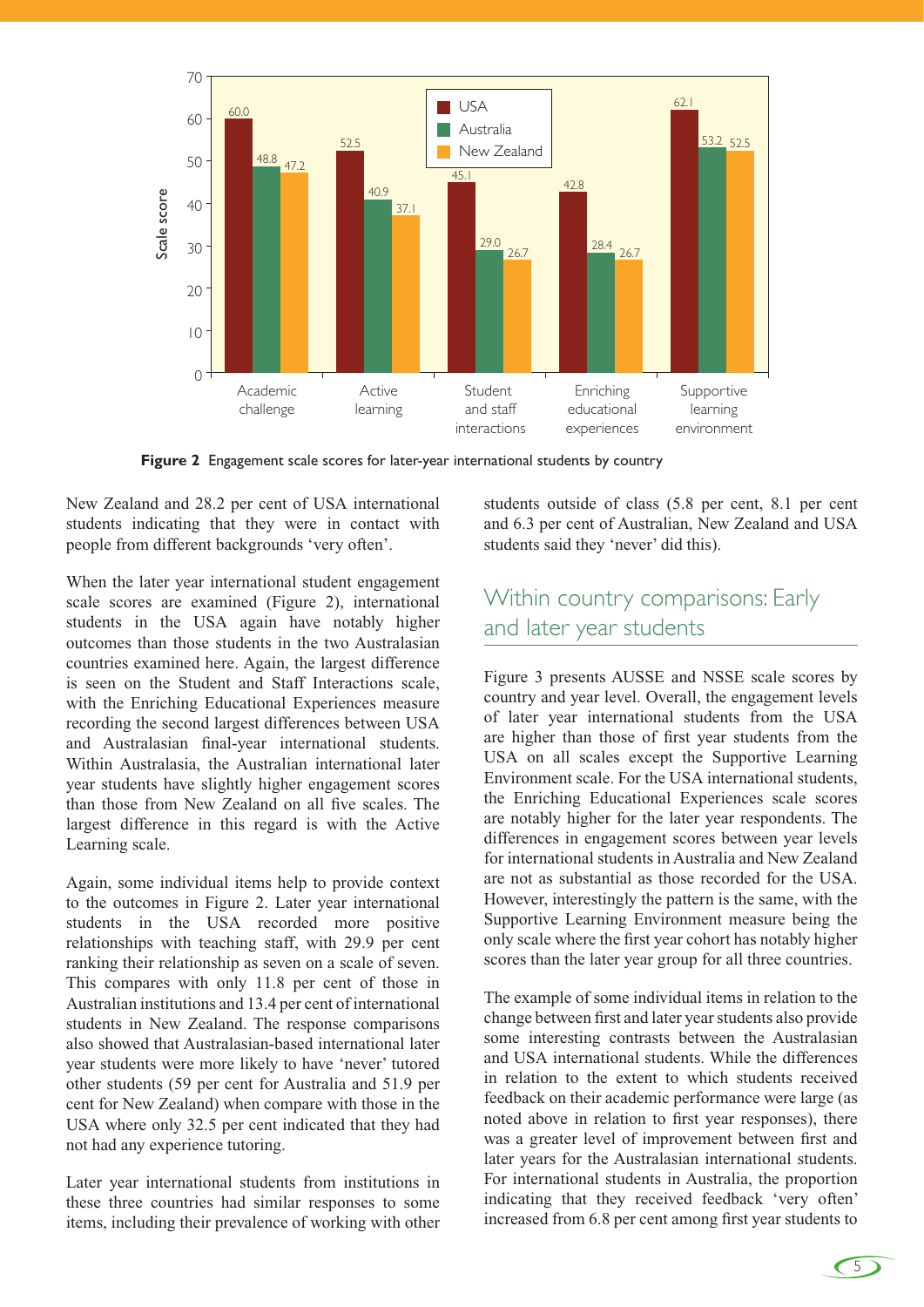## *International students' engagement with effective educational practices*



**Figure 3** Engagement scale scores for all international students by country and year level

9.9 per cent of the later year group. The New Zealand cohort went from 2.8 per cent to 9.3 per cent. However, the USA rate was 20.7 per cent for first year and 22.8 per cent for later year students.

Change between first year and later year responses were also interesting in relation to the extent to which international students asked questions in class. For the USA and Australia, the proportion of students who asked questions 'very often' grew (from 8.3 per cent to 10.4 per cent in Australia and from 23.8 per cent to 33.8 per cent in the USA). However, there was a decline in this facet of engagement for international students in New Zealand institutions, with 6.2 per cent of first year students indicating that they 'very often' asked questions to only 3.4 per cent of later year students.

#### Differences between international students and domestic students

Analysis of the AUSSE data from 2007 has shown that on average, international student respondents in Australasia have higher scores on the engagement scales than their domestic classmates (Edwards, 2008a; 2008b). These findings are again replicated in the 2008 survey responses. Figure 4 shows that within Australian and New Zealand institutions the international student average score was higher than for domestic students for both the first and later year cohorts on all five engagement scales focussed on in this paper. In general, the differences noted here are smaller than five points on a 100 point scale and are therefore not statistically significant. The largest difference for both cohorts is in the SSI scale, with a 7.4 point difference for the first year group and a 4.8 point difference among the later year students. While these differences are not substantial, they do help to illustrate that within the Australian and New Zealand higher education sectors, the overall differences between the engagement of international and domestic students are not substantial.

Another form of comparing engagement scores between international and domestic students – this time a crossnational comparison – is to examine the differences in scores between countries for both these types of students. The analyses reported in the following tables examine the point difference between the engagement scores of international students from Australia (Table 1) or New Zealand (Table 2) and those in the USA, while at the same time examining the relative difference between these countries for domestic students. Comparisons of these differences for domestic and international students help to examine the components of the overall gap between the engagement scores of Australasian and USA students. In other words, this analysis seeks to find out whether the engagement score variation

6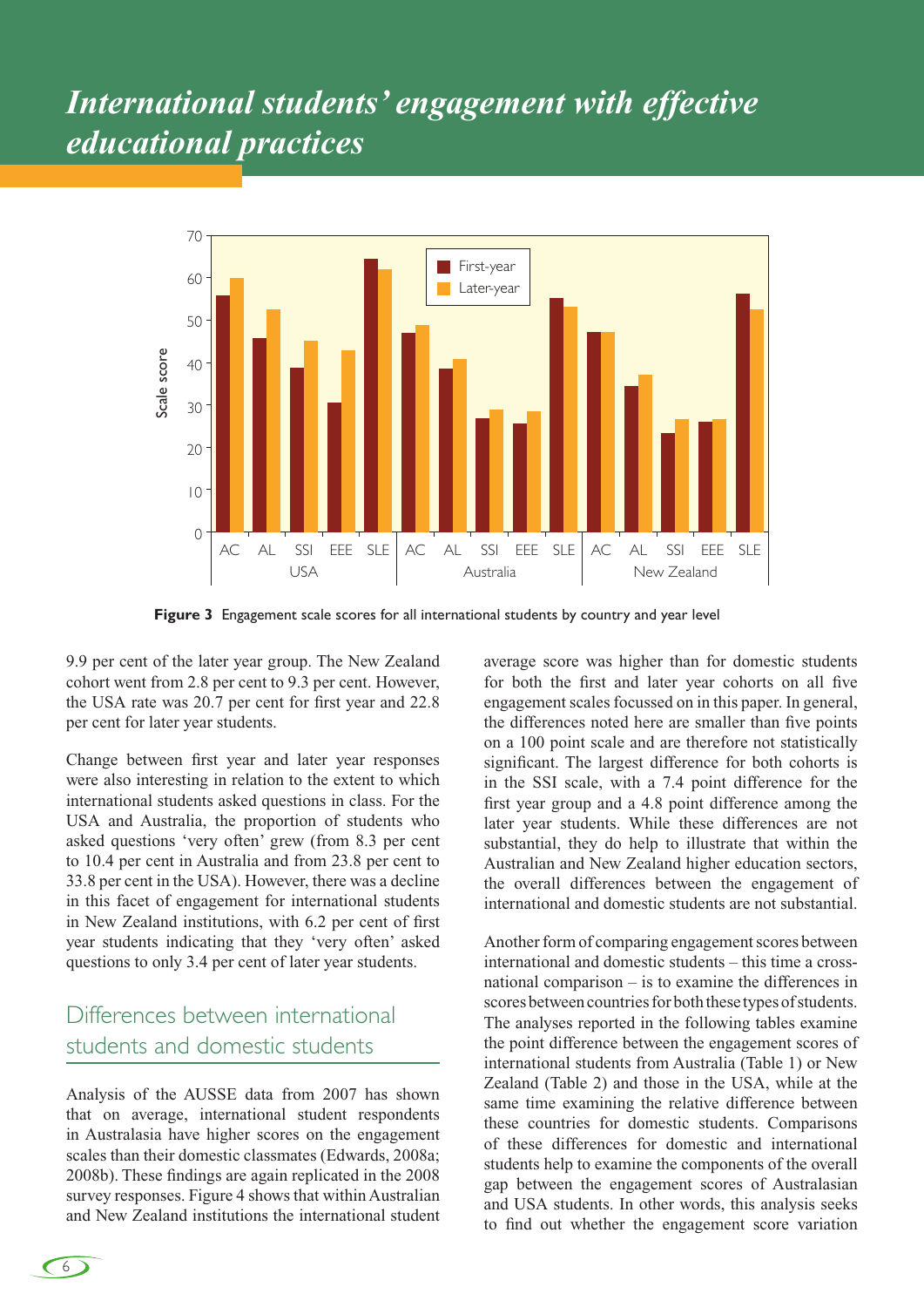

**Figure 4** Engagement scale scores for international and domestic students in Australia and New Zealand by year level

between Australasian students and USA students is the same for domestic and international students, or if there are differences in these two student types in a cross national comparison.

Overall, research has shown that the higher student engagement scores among USA students are apparent in the data for the whole student cohort (Coates, 2008, 2009) as well as within the international student group. This overall pattern of cross-national difference is replicated in both the international student and domestic student analyses. But there is variation in the size of this difference for the international and for the domestic student groups.

Table 1 shows that the difference on the Academic Challenge scale between USA and Australian international first-year students is 8.8 points in favour of the USA cohort and at the senior year level, this difference is 11.2 points. When the engagement scores of domestic students are compared, the difference between students from the USA and Australia is smaller, at 6.9 points for first year and 8.4 points at the senior year level. As the final two rows in Table 1 reveal, the gap in the engagement scores between the USA and Australian students is larger for the international student scores than for the engagement scores of domestic students. This pattern exists for all scales except the Student and Staff Interaction scale.

The trend observed in Table 1 is also present in Table 2, where the engagement scores of New Zealand students and USA students are compared across the five scales common to the AUSSE and NSSE. The largest difference in this regard can be seen among the later year cohort on the Academic Challenge scale where the difference between USA and New Zealand international students was 12.8 points, but the gap between USA and New Zealand domestic students was smaller at 8.7 points.

These cross national/cross student type comparisons help to show that the disparity in student engagement between the USA and Australasia is larger within the international student groups than it is among the domestic students of these countries. This finding is important in terms of Australia's international reputation and future growth. Even though Australasian international students on average have higher levels of engagement on the AUSSE scales than

|                                                  |            | AC.                 | <b>AL</b> | <b>SSI</b> | EEE  | <b>SLE</b> |
|--------------------------------------------------|------------|---------------------|-----------|------------|------|------------|
| International students                           | First year | 8.8                 | 7.1       | 11.9       | 4.9  | 9.3        |
|                                                  | Later year | $ $ $ $ $ $ $ $ $ $ | 11.6      | 16.1       | 14.4 | 8.9        |
| Domestic students                                | First year | 6.9                 | 6.2       | 15.2       | 4.7  | 6.1        |
|                                                  | Later year | 8.4                 | 9.9       | 8.1        | 13.7 | 7.0        |
| Difference: international &<br>domestic students | First year | 6.9                 | 6.2       | 15.2       | 4.7  | 6.1        |
|                                                  | Later year | 8.4                 | 9.9       | 8.1        | 13.7 | 7.0        |

**Table 1** Engagement score point difference between USA and Australian international and domestic students, 2008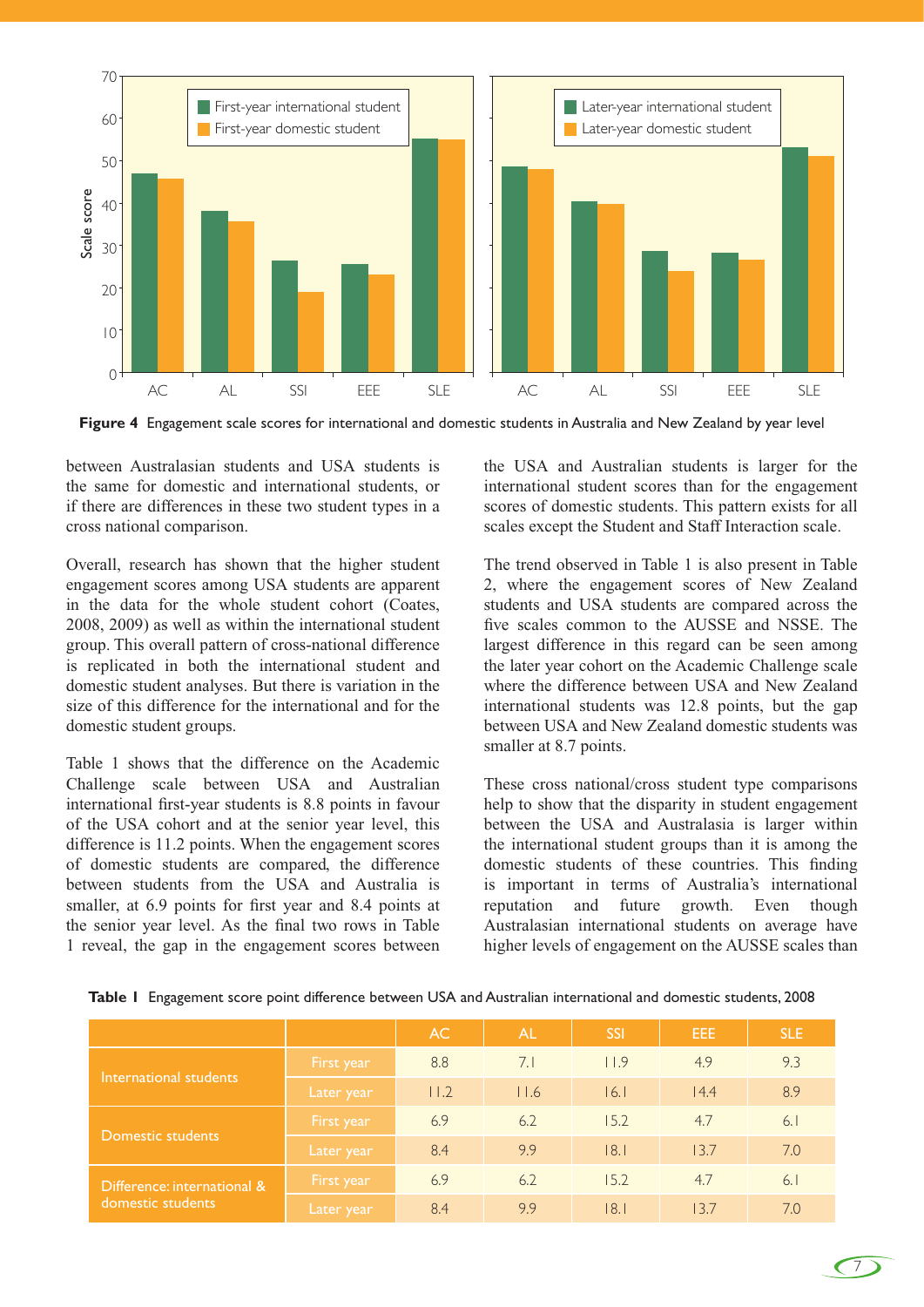# *International students' engagement with effective educational practices*

|                                                  |            | AC.  | <b>AL</b>        | <b>SSI</b> | EEE.             | <b>SLE</b> |
|--------------------------------------------------|------------|------|------------------|------------|------------------|------------|
| International students                           | First year | 8.5  | 1.2              | 15.5       | 4.6              | 8.3        |
|                                                  | Later year | 12.8 | 15.4             | 18.4       | 16.1             | 9.7        |
| Domestic students                                | First year | 7.7  | 9.9              | 16.8       | 3.3              | 6.0        |
|                                                  | Later year | 8.7  | 15.1             | 19.8       | 14.6             | 6.5        |
| Difference: international &<br>domestic students | First year | 0.8  | $\overline{1.3}$ | $-1.3$     | $\overline{1.3}$ | 2.4        |
|                                                  | Later year | 4.2  | 0.3              | $-1.3$     | 1.5              | 3.2        |

**Table 2** Engagement score point difference between USA and New Zealand international and domestic students, 2008

domestic students in these two countries, this group is further behind on engagement when compared with international students in the USA than is the case for the domestic group.



*Offer internships with other companies for international students with some work experience related to their course. International students don't have much of a chance to get a job that relates to their course, especially professionals. It can be an unpaid job. the important thing is allowing students to gain knowledge through real experience.*

*– Later-year female accounting student*

While there are substantial contextual differences between the Australian and New Zealand higher education systems and those in USA, the overall differences in scores on identical items and scales of engagement suggests that there may be some important lessons that can be learnt by Australia and New Zealand in relation to engaging students. It is clear that although within a national context the international student group is relatively well engaged, in a global context – which is essentially the context in which the international student market operates – there appears to be some room for improvement within higher education institutions for lifting the engagement of international students to the levels witnessed elsewhere in the world.

#### Key findings

- *1* International students in USA universities have higher levels of engagement with their institution when compared to international students enrolled in Australasian universities.
- *2* The largest difference between USA and Australian international students was related to student and staff interactions.
- *3* The growth in engagement with their institution between first and later year students among the international cohort is more prominent among those enrolled in USA than those in Australia or New Zealand.
- *4* Among Australasian higher education students the international student group on average have higher levels of engagement than domestic students.
- *5* When compared cross-nationally, the engagement score difference between international students in

 $\left(8\right)$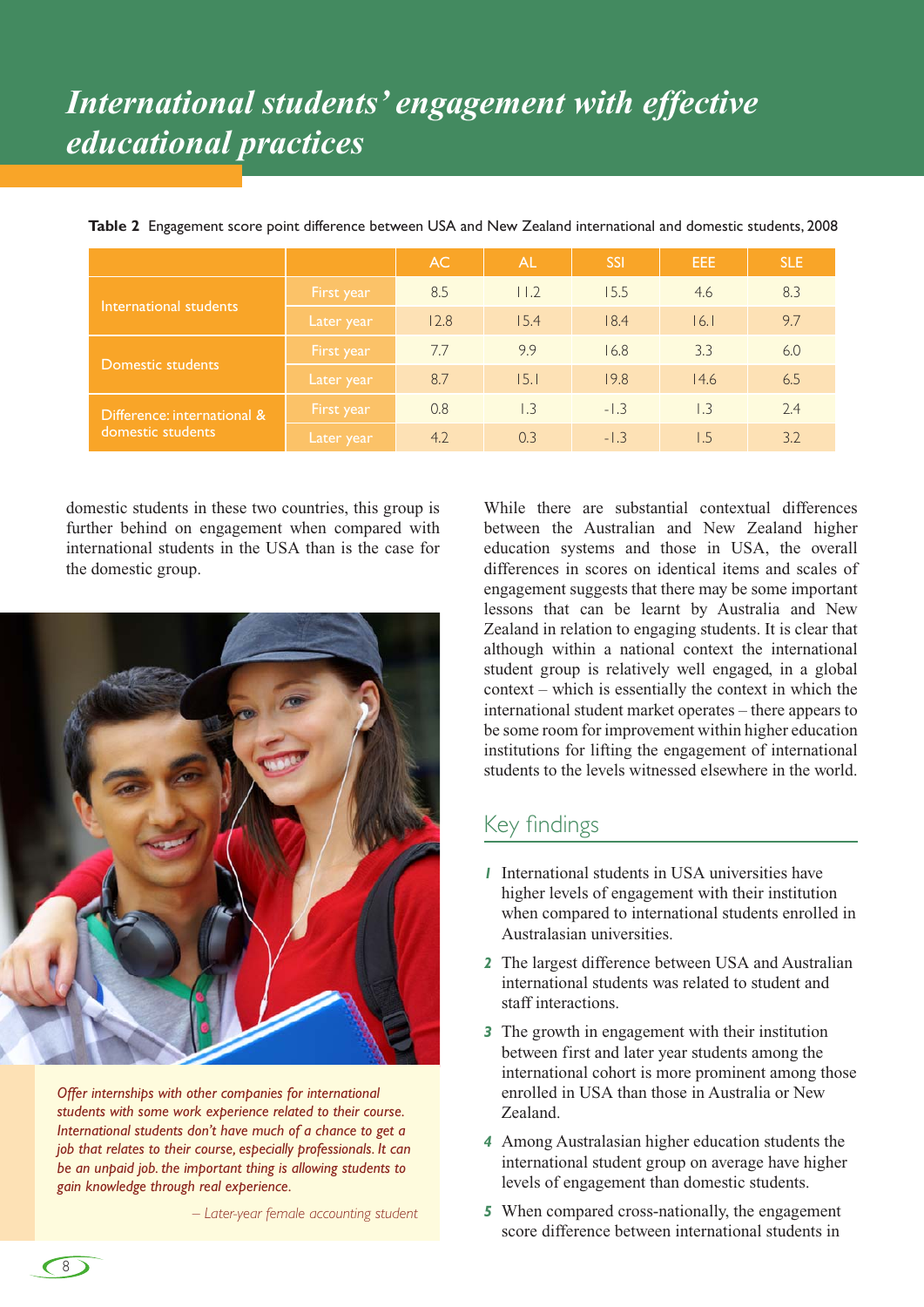Australasia and international students in the USA is larger than the gap between domestic students from these countries. In a global context, there is room for improvement in the engagement of international students in Australia and New Zealand.

#### Resources

- Astin, A.W. (1985). *Achieving Educational Excellence: A critical analysis of priorities and practices in higher education*. San Francisco: Jossey Bass.
- Australian Council for Educational Research (ACER). *Australasian Survey of Student Engagement (AUSSE)*. Accessed 1 March 2009 from: www.acer. edu.au/ausse.
- Australian Education International (AEI) (2009a). International student enrolments in higher education in 2008. *Research Snapshot April 2009*. Canberra: AEI.
- Australian Education International (AEI) (2009b). *'Study in Australia 2010'*, July update. Canberra: AEI.
- Australian Education International (AEI) (2009c). Export income to Australia from education services in 2008. *Research Snapshot June 2009*. Canberra: AEI.
- Banks, M. & Olsen, A. (2008). *Outcomes and Impacts of International Education: From international student to Australian graduate, the journey of a lifetime*. Canberra: IDP Education.
- Bradley, D., Noonan, P., Nugent, H. & Scales, B. (2008). *Review of Higher Education in Australia, Final Report*. Canberra: Australian Government.
- Coates, H. (2006). *Student Engagement in Campusbased and Online Education: University connections*. London: Routledge.
- Coates, H. (2008). *Attracting, Engaging and Retaining: New conversations about learning. Australasian Student Engagement Report*. Camberwell: Australian Council for Educational Research.
- Coates, H. (2009). *Engaging Students for Success. Australasian Student Engagement Report.*  Camberwell: Australian Council for Educational Research.
- Edwards, D. (2008a). International Engagements: The characteristics of international students' engagement with university. *AUSSE Research Briefing, 2.*  Melbourne: Australian Council for Educational Research.
- Edwards, D. (2008b), 'Using National Data Sets to Monitor Course Experience and Engagement: An Example of International Students', *Proceedings of the Australian Universities Quality Forum 2008*, Canberra, 9-11 July, pp 18-23.
- Ewell, P.T. & Jones, D.P. (1996). *Indicators of 'Good Practice' in Undergraduate Education: A handbook for development and implementation*. Colorado: National Centre for Higher Education Management Systems.
- Johnson, J.M. & Regets, M.C. (1998). *International Mobility of Scientists and Engineers to the United States – Brain Drain or Brain Circulation?* Arlington: Division of Science Resources Studies, National Science Foundation.
- Kannankutty, N. & Burrelli, J. (2007). *Why Did They Come to the United States? A Profile of Immigrant Scientists and Engineers*. Arlington: Division of Science Resources Studies, National Science Foundation.
- Kuh, G.D. (2008). *High-Impact Educational Practices: What they are, who has access to them, and why they matter*. Washington: Association of American Colleges and Universities.
- Organisation for Economic Cooperation and Development (OECD). (2008). *Education at a Glance, 2008: OECD Indicators*. Paris: OECD.
- Pace, C.R. (1979). *Measuring Outcomes of College: Fifty years of findings and recommendations for the future*. San Francisco: Jossey Bass.
- Pascarella, E.T. & Terenzini, P.T. (2005). *How College Affects Students: A Third Decade of Research*. San Francisco: Jossey Bass.
- Rout, M. (2008). Unis rely on 'risky' income. *The Australian, 13 February, 35.*
- Rudd, K. (2009). Enhanced Experience for International Students. *Media Release, Prime Minister of Australia*. Accessed 1 July 2009 from: http://www. pm.gov.au/node/5069.

This briefing was prepared by Dr Daniel Edwards, with assistance from Dr Hamish Coates and Ms Ali Radloff. The authors would like to thank the Center for Postsecondary Research at Indiana University for providing NSSE data on international students.



#### Australasian Survey of Student Engagement (AUSSE)

**19 Prospect Hill Road (Private Bag 55)** Facsimile +61 3 9277 5500 **AUSSE** Camberwell VIC 3124 Australia Email ausse@acer.edu.au

Australian Council for Educational Research Telephone +61 3 9277 5487